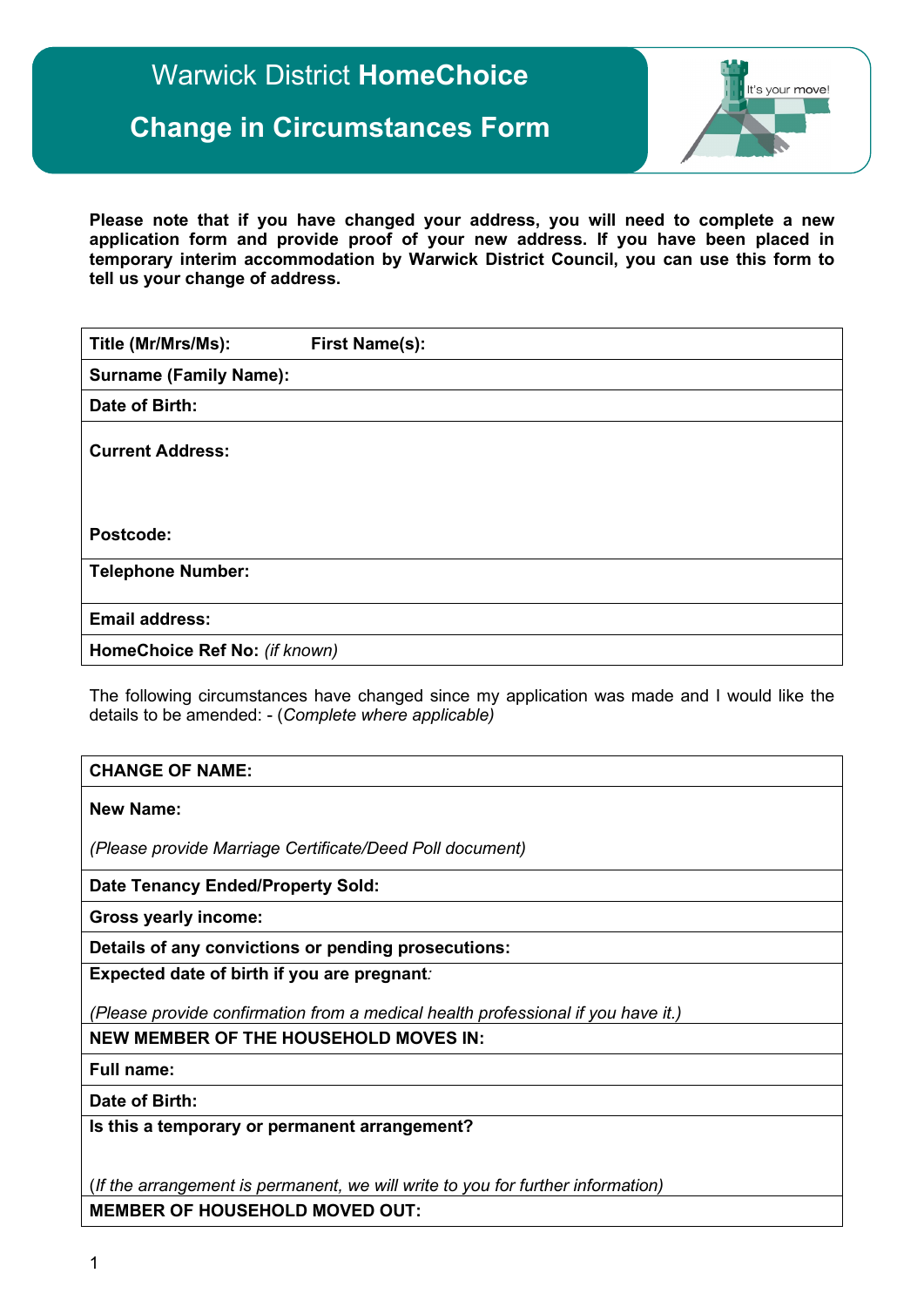**Full Name:**

**Date of Birth:**

#### **Date Left:**

## **Forwarding Address including postcode.**

(If the person who has left was a joint applicant, they will need to notify us whether they still wish to remain on the HomeChoice Register)

## **OTHER CHANGES:**

(*Please give details)*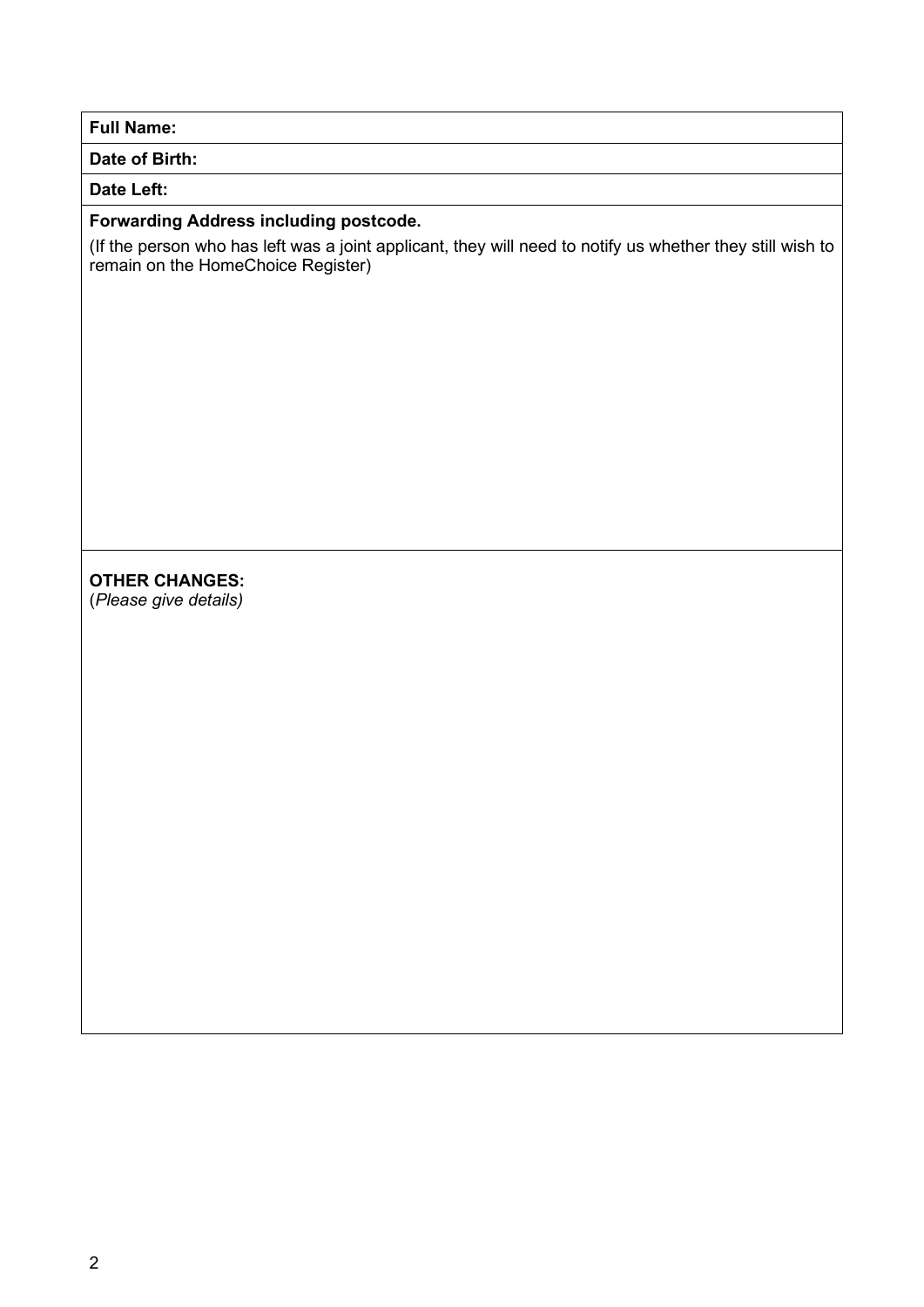#### **Your Declaration.**

I/We confirm that the details in the attached Change of Circumstances form are true. I/We understand that any false or misleading statement or withholding any relevant information, now or in the future, may result in my application being cancelled or any tenancy granted to me ending, or may lead to a prosecution for criminal offences. I/We understand that it is an offence under Section 171 of Part 6 of The Housing Act 1996 to give false statements, withhold information or fail to disclose a change of circumstances in relation to any application processed by Warwick District Council. A person guilty of an offence under this section is liable on conviction to a fine of up to £5,000.

#### **Why do we collect this information?**

We need the personal information you supply so that we can check if you are eligible to be housed. HomeChoice is a partnership between Warwick District Council and Registered Providers (Housing Associations) who work together for the purpose of prioritising the allocation of social housing. The legal basis for processing your information is under the Councils public duties as set out in part 6 and part 7 of the Housing Act 1996, as amended.

#### **What information is collected?**

- Name
- Address
- Household details
- Financial circumstances
- Employment details
- Housing circumstances
- Health details

## **Who has access to the information?**

The information you provide will be accessible by Local Authority staff working in the Housing Advice and Allocations Teams. It is shared with other social housing landlords so they can allocate their properties appropriately. The information may also be shared with other organisations for example, other Local Authority departments, medical practitioners and advisers, Government Departments and Agencies.

#### **How long is the information kept?**

The information will be kept electronically for six years after the date of our last contact with you.

Further details on your statutory rights, and other privacy information can be found on our website at: - <https://www.warwickdc.gov.uk/privacy>

**I authorise Warwick District Council Housing Advice and Allocations Team to make enquiries regarding my housing issues in order to process my change of circumstances and amend my housing application. I give consent for Warwick District Council to share any information or data relating to this HomeChoice application to the third parties mentioned below and authorise those third parties to provide information (including sensitive information) to Warwick District Council for the purposes of assisting me with housing. I understand that the following authorisation (consent) is being given by myself on behalf of all relevant members of my household.**

#### **Express confirmation of third parties**

- 1. Landlord
- 2. Land Registry
- 3. Housing Benefit and Council Tax Records
- 4. Joint Applicant